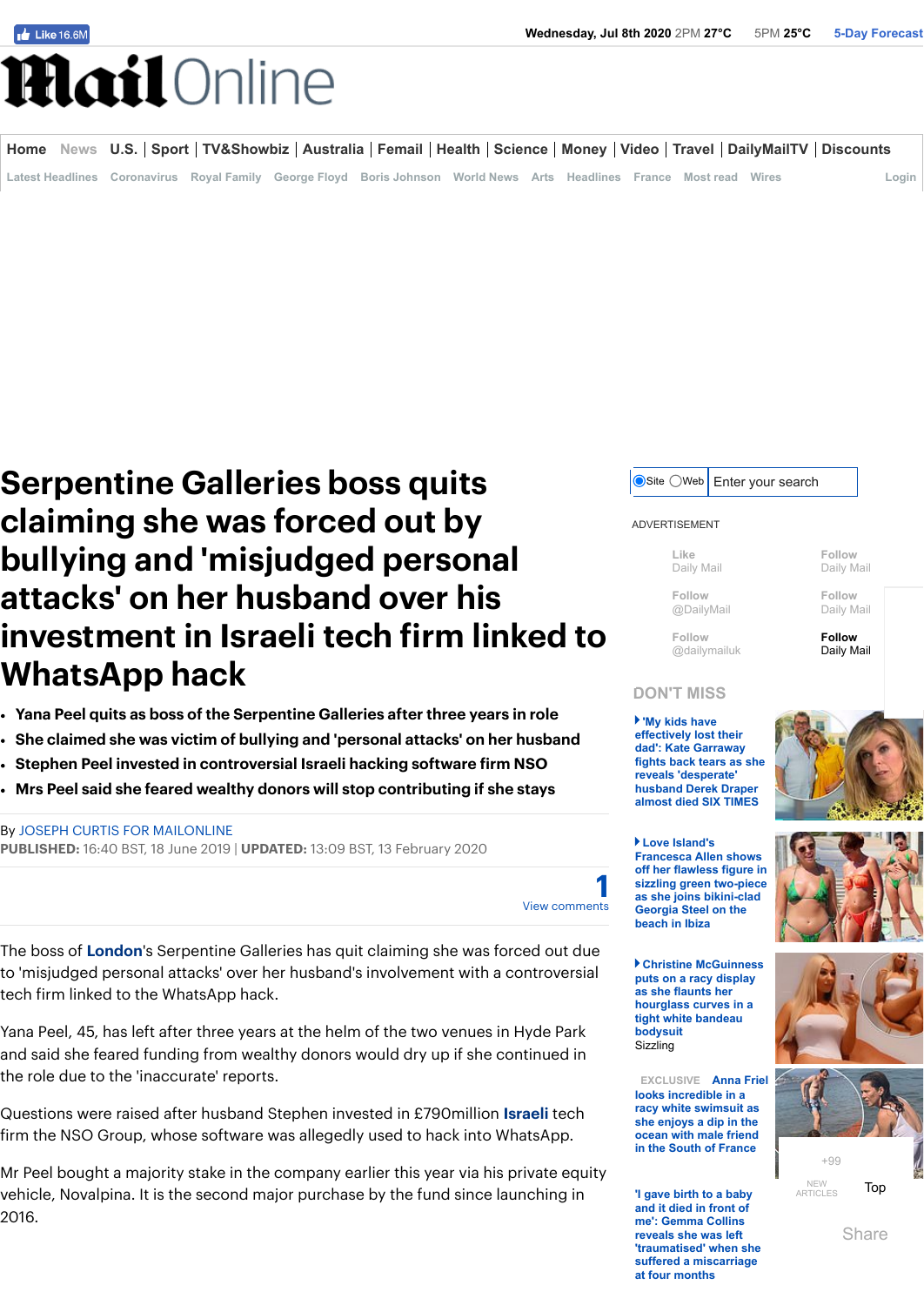



Yana Peel, 45, has quit as boss of the Serpentine Galleries in London over 'misjudged personal attacks' over her husband Stephen's investment in controversial Israeli tech firm NSO. The couple are pictured together left at The Old Vic Theatre last year and right at a Disney 90th anniversary celebration in London last December



Mrs Peel, pictured left at the 2016 Serpentine Summer Party with (from left) Hans-Ulrich Obrist, Tommy Hilfiger, Naomi Campbell and Julia Peyton-Jones, said she had been subjected to 'toxic personal attacks' over her husband's business dealings



**Johnny Depp accused of slapping Amber [Heard after she laughed](https://www.dailymail.co.uk/news/article-8501429/Johnny-Depp-vs-Amber-Heard-round-two-Hollywood-legend-arrives-stand-second-day.html) at his 'Wino Forever' tattoo - that he had changed from Winona Ryder's name**

#### ADVERTISEMENT

**Planning a last minute getaway? How THIS [healthy weight loss plan](https://www.dailymail.co.uk/femail/article-8447671/How-healthy-weight-loss-plan-help-beat-lockdown-bloat-time-summer.html) can help you beat the lockdown bloat in time for summer AD FEATURE**

**EastEnders' Jessie Wallace goes makeup free as she heads out in a low-key tracksuit... [after returning to filming](https://www.dailymail.co.uk/tvshowbiz/article-8501685/EastEnders-Jessie-Wallace-goes-makeup-free-heads-low-key-tracksuit.html) following her suspension**

**Jude Law, 47, is typically rugged as he showcases his VERY [impressive beard while](https://www.dailymail.co.uk/tvshowbiz/article-8501499/Jude-Law-47-steps-daughter-Iris-19.html) stepping out with stunning model daughter Iris, 19**

**Getting back to your beauty regime after [months of going make](https://www.dailymail.co.uk/femail/article-8402423/Stock-make-bag-haves.html)up free? Stock your cosmetics bag with THESE must-haves without leaving the house! AD FEATURE**

**Khloe Kardashian [looks unrecognizable as](https://www.dailymail.co.uk/tvshowbiz/article-8501025/Khloe-Kardashian-looks-unrecognizable-models-Scott-Disicks-Talentless-brand-hoodie.html) she models Scott Disick's Talentless brand hoodie: 'I look so young in this hoodie'** Changing appearance

#### ADVERTISEMENT

**Matthew Perry slashes the price of his Batman[inspired 'Mansion in the](https://www.dailymail.co.uk/tvshowbiz/article-8500305/Matthew-Perry-slashes-price-Batman-inspired-Mansion-Sky-LA-penthouse-apartment.html) Sky' penthouse apartment in LA's Century City from from \$35M to \$27M**

**FKA twigs sets pulses [racing as she slips into](https://www.dailymail.co.uk/tvshowbiz/article-8501667/FKA-twigs-slips-silk-lingerie-perform-standing-splits-sultry-pole-routine.html) silk lingerie to perform the standing splits during sultry pole routine** Incredible

**Zara McDermott showcases her lithe frame in defiant bikini snap... after 'relentless trolling' from skinny[shamers left her 'down,](https://www.dailymail.co.uk/tvshowbiz/article-8501843/Zara-McDermott-showcases-lithe-frame-defiant-bikini-snap.html) sad and upset'**















[ARTICLES](https://www.dailymail.co.uk/) **[Top](#page-0-0)** 

+99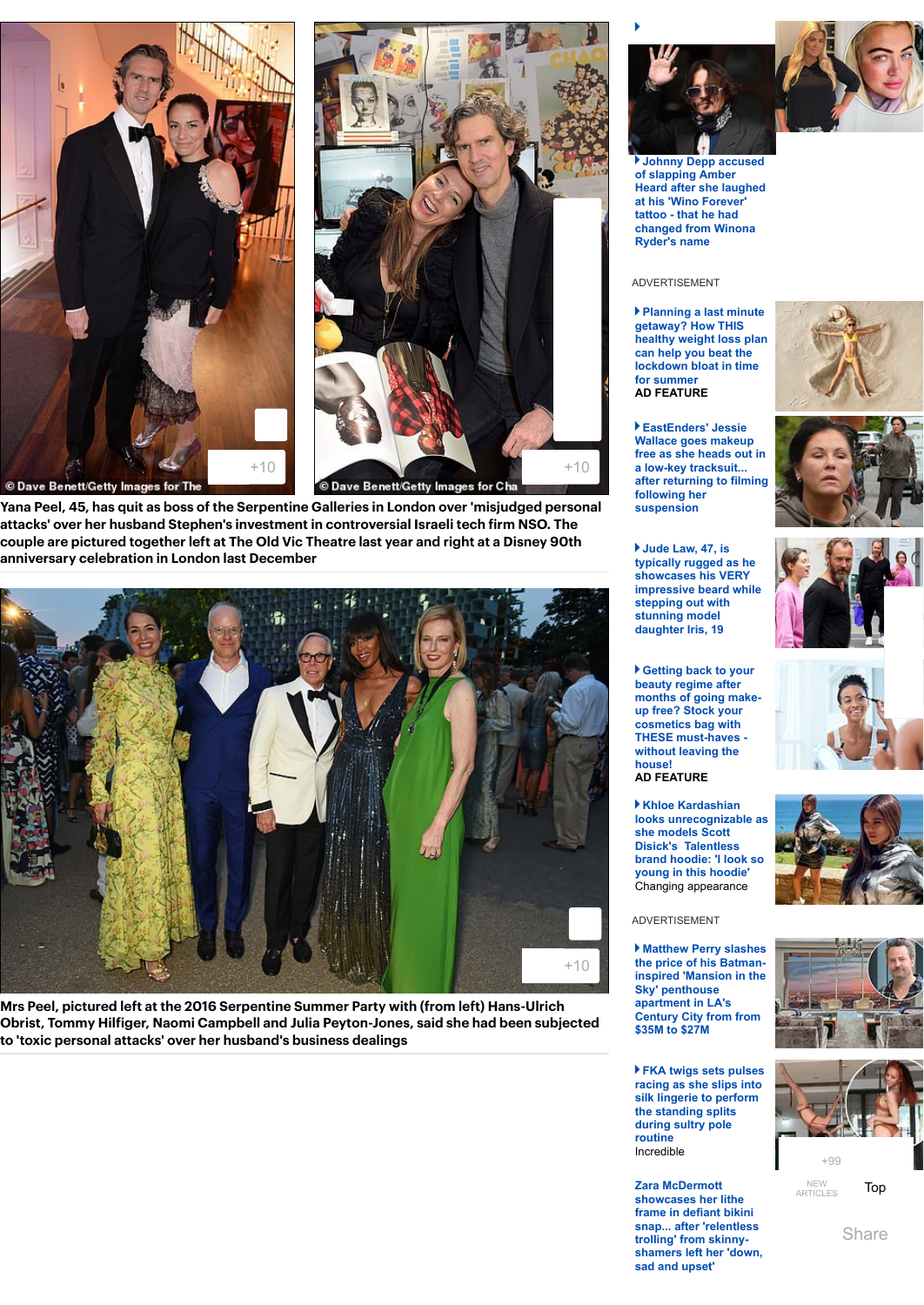

Mrs Peel, left, pictured with (from second left) artist Christo Vladimirov Javacheff, ex-New York Mayor and Galleries Chairman Michael Bloomberg, London Mayor Sadiq Khan and Mr Obrist in front of Christo's temporary floating installation The London Mastaba in the Serpentine last year

In her resignation statement, Mrs Peel said: 'In light of a concerted lobbying campaign against my husband's recent investment, I have taken the decision to step down as CEO of the Serpentine Galleries. I am saddened to find myself in this position.

'These attacks are based upon inaccurate media reports now subject to legal complaints.

'I have decided I am better able to continue my work in supporting the arts, the advancement of human rights and freedom of expression by moving away from my current role.'

#### SHARE THIS ARTICLE

### RELATED ARTICLES



[Cybercriminals](https://www.dailymail.co.uk/health/article-7149385/Cybercriminals-hack-medical-devices-used-NHS-hospitals.html) could HACK NHS medical equipment to stop...



British Airways [announces](https://www.dailymail.co.uk/news/article-7154585/British-Airways-announces-plans-buy-200-Boeing-737-MAX-jets.html) plans to buy 200 Boeing 737 MAX...

**Love Island star Jamie [Jewitt cradles girlfriend](https://www.dailymail.co.uk/tvshowbiz/article-8501771/Love-Island-star-Jamie-Jewitt-cradles-girlfriend-Camilla-Thurlows-growing-baby-bump-sweet-snap.html) Camilla Thurlow's growing baby bump in sweet snap as they reveal she's now 24 weeks pregnant**

**In search of a healthy dewy glow? How these CULT products harness [the power of Hyaluronic](https://www.dailymail.co.uk/femail/article-8426049/How-CULT-products-harness-power-Hyaluronic-Acid-hydrate-brighten-skin.html) Acid to hydrate, brighten and rejuvenate your skin!**

**AD FEATURE**

**Eddie Redmayne cuts a casual figure in t-shirt and joggers as he enjoys a cup of coffee on bike ride** Eddie enjoyed some [exercise and a caffeine fix](https://www.dailymail.co.uk/tvshowbiz/article-8501967/Eddie-Redmayne-enjoys-cup-coffee-bike-ride.html)

**'I want her to be number one for once': Kate Garraway breaks down as Piers Morgan reads loving text from Derek Draper sent [during I'm A Celeb stint](https://www.dailymail.co.uk/tvshowbiz/article-8501285/Kate-Garraway-breaks-Piers-Morgan-reads-loving-text-Derek-Draper.html)**

**'I was showing they can better themselves': Jess Glynne backtracks on claims she faced 'discrimination' by [flouting Sexy Fish dress](https://www.dailymail.co.uk/tvshowbiz/article-8501189/Jess-Glynne-backtracks-claims-faced-discrimination.html) code**

**Fern Britton slams Lord Snowdon as 'most spectacularly rude interviewee' she's ever met as BBC's Royal [Rebel series revisits his](https://www.dailymail.co.uk/femail/article-8501369/Fern-Britton-slams-Princess-Margarets-former-husband-Lord-Snowdon.html) reputation**

**Chloe Ferry puts on a VERY busty display in a plunging crop top as [she continues to display](https://www.dailymail.co.uk/tvshowbiz/article-8501879/Chloe-Ferry-puts-busty-display-plunging-crop-top.html) the results of her two stone weight loss** Looking good

#### ADVERTISEMENT

**[The logistics behind](https://www.dailymail.co.uk/femail/article-8407517/The-logistics-keeping-lockdown-love-cooking.html) keeping up with our lockdown love for cooking AD FEATURE**

**Helena Christensen, 51, shows off her bronzed legs in smart green shorts as she heads out in New York [wearing dog print face](https://www.dailymail.co.uk/tvshowbiz/article-8501973/Helena-Christensen-shows-bronzed-legs-smart-green-shorts.html) mask**

+99

NEW [ARTICLES](https://www.dailymail.co.uk/) **[Top](#page-0-0)**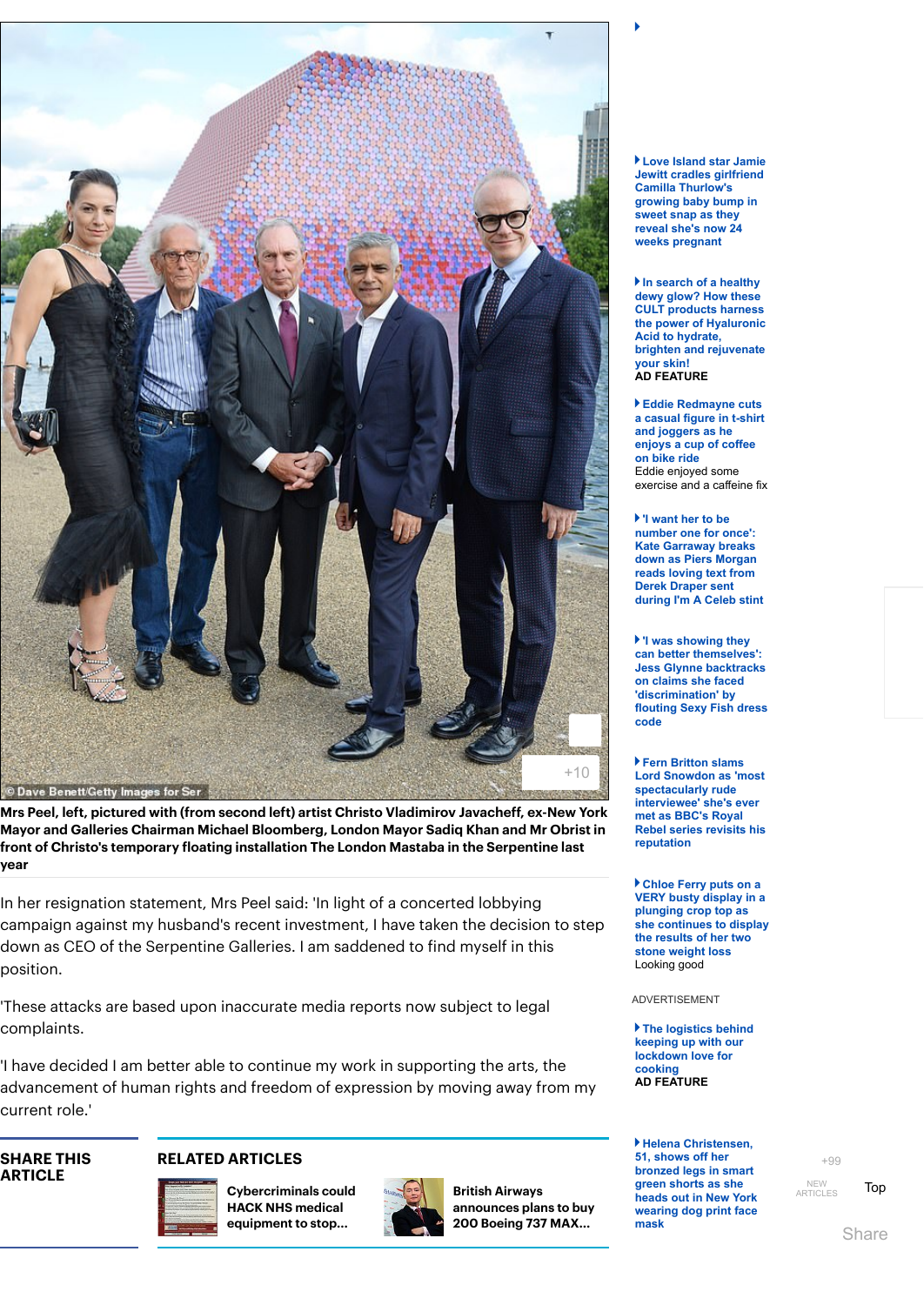Bosses at NSO insist the software, called Pegasus, is used for security purposes to help prevent terrorist attacks, infiltrate drug cartels and help rescue kidnapped children.

But NGOs and campaigners claim it has been sold to authoritarian regimes who have used it to spy on citizens - with ongoing court cases claiming the technology has been used to target dissidents.

Critics have accused Mrs Peel of hypocrisy over her husband's decision to invest in NSO after the couple have spent years fighting human rights abuses as free speech advocates.



Mrs Peel, pictured left with Serpentine artistic director Hans-Ulrich Obrist at a Royal Academy of Arts summer exhibition in London earlier this month and right with model Adwoa Aboah at the 2018 Serpentine Summer Party, said the attacks were based on 'inaccurate reports'

**Kylie Jenner sends temperatures soaring by modeling a VERY plunging swimsuit as she appears to post a [romantic note for Travis](https://www.dailymail.co.uk/tvshowbiz/article-8499705/Kylie-Jenner-sends-temperatures-soaring-models-plunging-swimsuit.html) Scott**

**Gabby Allen shows off her toned legs in denim hotpants as she experiments with hairstyles during first [visit to the salon in four](https://www.dailymail.co.uk/tvshowbiz/article-8501541/Gabby-Allen-shows-toned-legs-denim-hotpants.html) months**

**Roxy Horner shares sweet snaps with Jack Whitehall as loved-up [couple ring in his 32nd](https://www.dailymail.co.uk/tvshowbiz/article-8501899/Roxy-Horner-shares-sweet-snaps-Jack-Whitehall-loved-couple-ring-32nd-birthday.html) birthday at Suffolk country retreat** Cute couple

**Inside Kylie Jenner's \$5K-a-night Utah [getaway... complete with](https://www.dailymail.co.uk/tvshowbiz/article-8499367/Kylie-Jenner-shares-tour-lavish-5K-night-hotel-Utah.html) canyon views, mountain climbing, private spa and a thrill-seeking bridge crossing** 

**From love in Ibiza to cheeky antics in Mumbai, here's how to [make this summer one](https://www.dailymail.co.uk/tvshowbiz/article-8439707/From-love-Ibiza-fun-Mumbai-heres-make-summer-amazing-WITHOUT-leaving-home.html) you'll never forget - WITHOUT leaving the house! AD FEATURE**

**Myleene Klass puts on a summery display in hot pink pleated maxi [dress as she arrives at](https://www.dailymail.co.uk/tvshowbiz/article-8501605/Mylenne-Klass-puts-summery-display-hot-pink-pleated-maxi-dress.html) Smooth Radio** The broadcaster, 42 commanded attention

**Laura Whitmore shares a funny selfie with fiancé Iain Stirling [to mark their three-year](https://www.dailymail.co.uk/tvshowbiz/article-8501553/Laura-Whitmore-poses-funny-selfie-fianc-Iain-Stirling-mark-three-year-anniversary.html) anniversary** The couple looked smitten together

**Strictly stunner Nadiya Bychkova flaunts her showstopping figure in a series of sizzling [swimwear looks as she](https://www.dailymail.co.uk/tvshowbiz/article-8501705/Strictly-stunner-Nadiya-Bychkova-flaunts-showstopping-figure.html) continues Croatian getaway** 

**'Great to be working again': Lisa Armstrong returns to her job as a [make-up artist in Louis](https://www.dailymail.co.uk/tvshowbiz/article-8501881/Lisa-Armstrong-returns-work-Louis-Vuitton-inspired-face-mask-PPE-shield.html) Vuitton inspired face mask and PPE shield** Back at it

**Lauren Goodger [shows off her incredible](https://www.dailymail.co.uk/tvshowbiz/article-8501491/Lauren-Goodger-shows-incredible-curves-tight-jeans.html) curves in tight jeans as she heads out in casual head-to-toe black ensemble** Sizzling

+99

NEW [ARTICLES](https://www.dailymail.co.uk/) **[Top](#page-0-0)** 

**TOWIE's Chloe Sims sports clingy cream gymwear as she engages in a socially[distanced workout with](https://www.dailymail.co.uk/tvshowbiz/article-8501533/TOWIEs-Chloe-Sims-engages-socially-distanced-workout-personal-trainer.html)**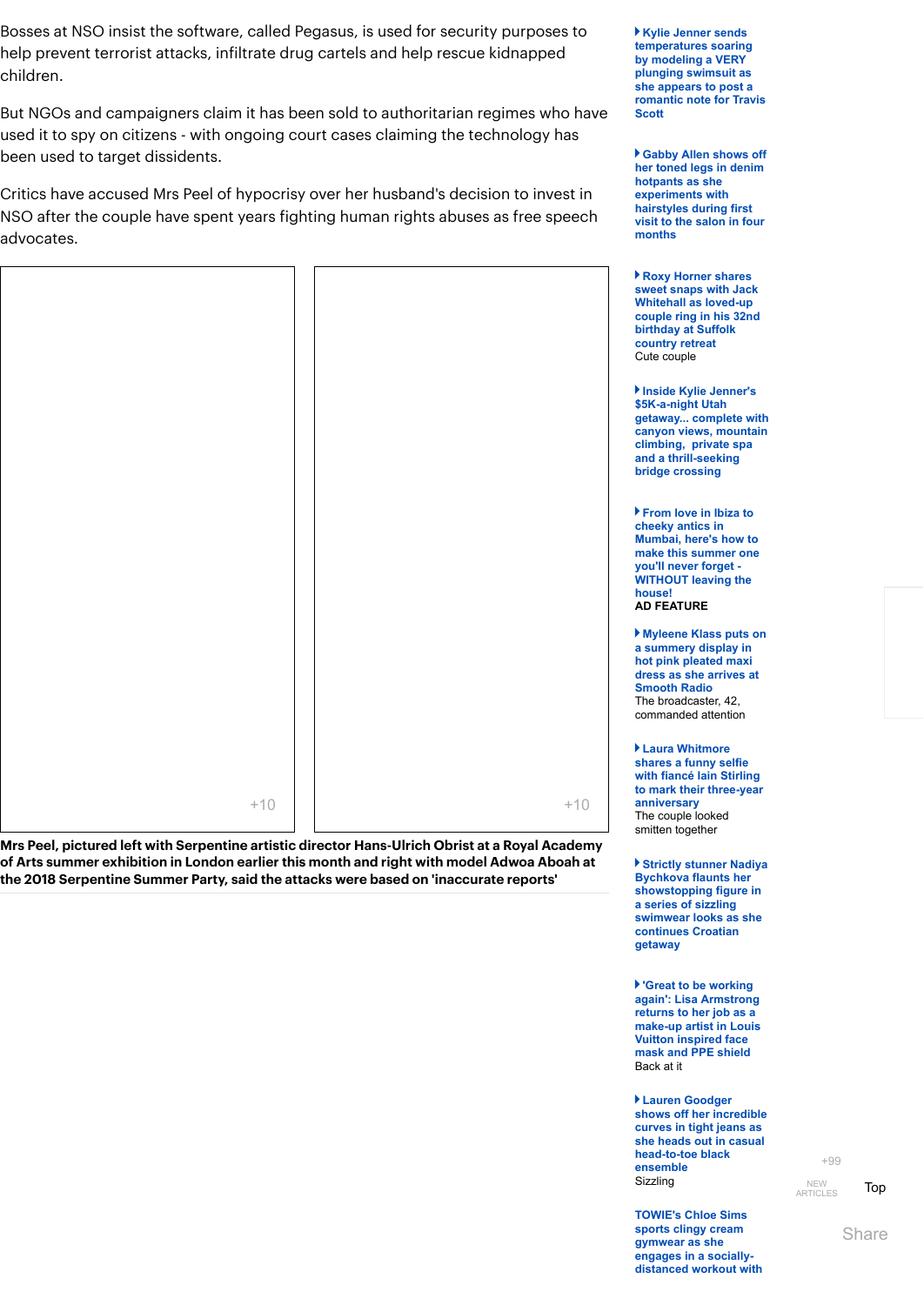**Elon Musk is dragged into Johnny Depp's blockbuster libel trial over 'affair' with Heard [after denying claims of](https://www.dailymail.co.uk/news/article-8501529/Elon-Musk-dragged-Johnny-Depps-blockbuster-libel-trial-affair-Heard.html) 'three-way' with Cara Delevingne**

**Kate Garraway gives a cheerful wave as she continues her morning of interviews after [making emotional return](https://www.dailymail.co.uk/tvshowbiz/article-8501583/Kate-Garraway-gives-cheerful-wave-continues-morning-interviews.html) to GMB amid Derek's COVID-19 battle** 

**Kelly Osbourne reveals her new 'Without You' hand tattoos on Instagram... [weeks after undergoing](https://www.dailymail.co.uk/tvshowbiz/article-8501717/Kelly-Osbourne-reveals-new-Without-hand-tattoos-Instagram.html) laser to remove arm inkings**

**'Best wire free bra I have found so far': [Women are praising this](https://www.dailymail.co.uk/femail/article-8486603/Best-wire-free-bra-far-Amazon-shoppers-raving-t-shirt-bra.html) £17.38 seamless T-shirt bra for how well it smooths underarm bulge PROMOTED**

**Ashley Roberts combines sporty and sexy as she struts her stuff in a camel shell [suit with high heels and](https://www.dailymail.co.uk/tvshowbiz/article-8501785/Ashley-Roberts-combines-sporty-sexy-ahead-work.html) a YSL bag ahead of work at Global Studios**

**Rita Ora arrives back in London with best friend Vas J Morgan after their trip to Paris as the singer branded [herself the 'worst tourist](https://www.dailymail.co.uk/tvshowbiz/article-8501593/Rita-Ora-arrives-London-best-friend-Vas-J-Morgan-Paris.html) ever'**

**Amanda Holden is summer chic in slinky floral print skirt and denim jacket as she [leaves work at Heart FM](https://www.dailymail.co.uk/tvshowbiz/article-8501817/Amanda-Holden-summer-chic-slinky-floral-print-skirt-denim-jacket.html)** She looked effortlessly chic

**Line Of Duty's Vicky McClure, Martin Compston, Adrian Dunbar and Jed Mercurio don face [masks as they catch up](https://www.dailymail.co.uk/tvshowbiz/article-8501381/Line-Dutys-Vicky-McClure-Martin-Compston-Adrian-Dunbar-don-face-masks-Zoom-call.html) on Zoom call**

**Bianca Gascoigne and boyfriend Kris Boyson pack on the PDA as [they enjoy their first real](https://www.dailymail.co.uk/tvshowbiz/article-8501511/Bianca-Gascoigne-boyfriend-Kris-Boyson-pack-PDA-enjoy-real-date.html) date after lockdown restrictions eased**

+99

[ARTICLES](https://www.dailymail.co.uk/) **[Top](#page-0-0)** 

Share

 $+10$ 

Pucker up

## of?

The mother of two, pictured with stylist Edward Enninful at 2018 London Fashion Week, said

the world of art 'should be about free expression', not 'intimidation'

Yana Peel's husband Stephen manages a private equity firm, Novalpina, who are the majority shareholder in the NSO group, maker of the Pegasus software

What are NSO accused

Pegasus allows for monitoring of devices and their content, including the remote activation of cameras and

**'We were so shy!' Ellie [Goulding and husband](https://www.dailymail.co.uk/tvshowbiz/article-8501393/Ellie-Goulding-Caspar-Jopling-admits-barely-said-single-word-date.html)**

operations or investment decisions. The former Serpentine boss appeared to accept there are some criticisms of NSO, but said any discussions must be

'constructive'.

She has a small, single digit stake in Novalpina but has no involvement in

She added: 'The world of art is about free expression. But it is not about bullying and intimidation. I welcome debate and discussion about the realities of life in the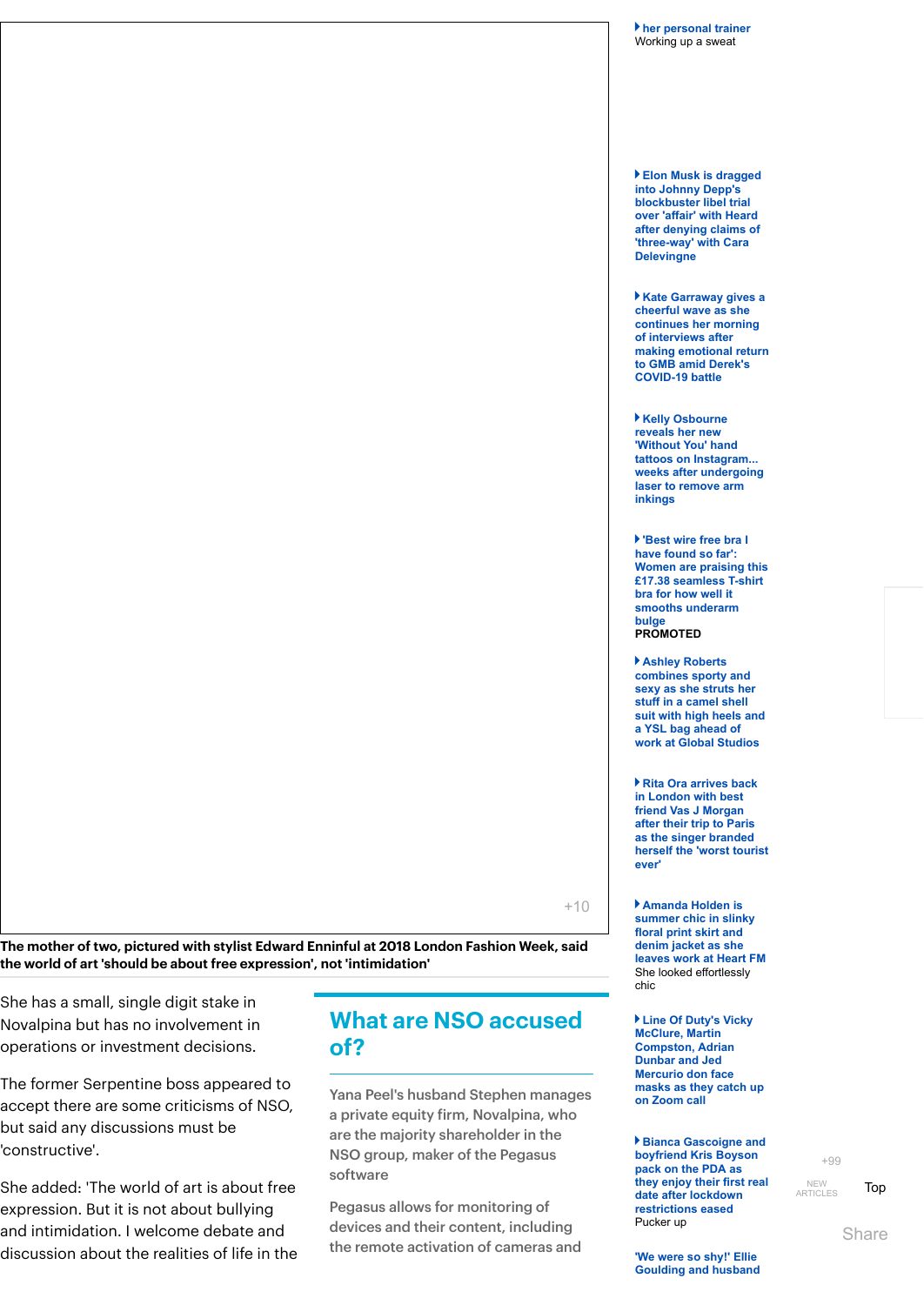digital age.

'There is a place for these debates, but they should be constructive, fair and factual - not based upon toxic personal attacks.'

Facebook-owned messenger app, WhatsApp, said last month a cyber attack on it's tech may have targeted human rights groups and that the sophisticated spyware deployed - known as Pegasus was developed by NSO.

The firm, one of the world's most popular messaging tools which is used by 1.5 billion people monthly, said it had notified the U.S. Department of Justice to help with an investigation into the breach and encouraged its users to update to the latest version of the app, where the breach had been fixed.

microphones without users' knowledge.

The firm says the software is used by authorities to help prevent terrorist attacks, infiltrate organized crime groups and help rescue kidnapped children.

But human rights campaigners say Pegasus has been used by authoritarian regimes to spy on citizens.

Amnesty International have filed a lawsuit in Israel which says its staff may be under surveillance since the WhatsApp hacking scandal.

NSO said last week that it was setting up a 'governance framework' to ensure its software was used lawfully.

ADVERTISEMENT



**Caspar Jopling admit they 'barely said a single word to each [other' on their first date](https://www.dailymail.co.uk/tvshowbiz/article-8501393/Ellie-Goulding-Caspar-Jopling-admits-barely-said-single-word-date.html) but bonded over art** 

**Has the Queen left [London forever? 'Up to](https://www.dailymail.co.uk/news/article-8496349/Hundreds-royal-staff-axed-250-offered-voluntary-redundancy.html) 250 staff are offered voluntary redundancy' amid doubts monarch will return to Buckingham Palace**

**Inside Anna Vakili's 30th birthday: Love [Island star is treated to](https://www.dailymail.co.uk/tvshowbiz/article-8501411/Inside-Anna-Vakilis-30th-birthday-Love-Island-star-treated-two-tier-cake-designer-gifts.html) two tier cake and designer gifts as she rings in milestone with her family**

**Mick Jagger's girlfriend Melanie [Hamrick enjoys a family](https://www.dailymail.co.uk/tvshowbiz/article-8501509/Mick-Jaggers-girlfriend-Melanie-Hamrick-enjoys-family-day-beach-son-Deveraux-3.html) day at the beach with rocker's lookalike son Deveraux, 3, in Italy**

**'Shouty and Pouty are off!' Susanna Reid and Piers Morgan say goodbye to viewers as they sign off for [summer break following](https://www.dailymail.co.uk/tvshowbiz/article-8501693/Susanna-Reid-Piers-Morgan-say-goodbye-viewers-sign-summer.html) a 'very long year'**

**Alexandra Burke showcases her toned [abs in a printed Tommy](https://www.dailymail.co.uk/tvshowbiz/article-8501321/Alexandra-Burke-showcases-toned-abs-printed-Tommy-Hilfiger-bikini.html) Hilfiger bikini as she pleads for sunshine to**

**Nicole Scherzinger shows off her peachy posterior in a high-cut red bikini during [romantic beach holiday](https://www.dailymail.co.uk/tvshowbiz/article-8500043/Nicole-Scherzinger-shows-peachy-posterior-high-cut-bikini-holiday-Thom-Evans.html) in Portugal with beau Thom Evans**

**'I'd love to couple up with Maura': Megan Barton Hanson reveals her secret Love Island [crush and slams people](https://www.dailymail.co.uk/tvshowbiz/article-8501375/Megan-Barton-Hanson-reveals-Love-Island-crush-Maura.html) for sexualising her**

**The Beatles and Rolling Stones collide as Ronnie Wood's wife Sally shares throwback image of Ringo Starr [holding their twins Alice](https://www.dailymail.co.uk/tvshowbiz/article-8501415/Ronnie-Woods-wife-Sally-marks-Ringo-Starr-80th-birthday-Instagram-sweet-snaps.html) and Gracie**

+99

**'I felt guilt, shame and lack of awareness': Malin Andersson shares [image from the height of](https://www.dailymail.co.uk/tvshowbiz/article-8501265/Malin-Andersson-shares-image-height-six-year-eating-disorder.html) six-year eating disorder and 'viscous' struggle with binge eating**



[ARTICLES](https://www.dailymail.co.uk/) **[Top](#page-0-0)** 



Mrs Peel, left and right, with ex-Culture Secretary Matt Hancock